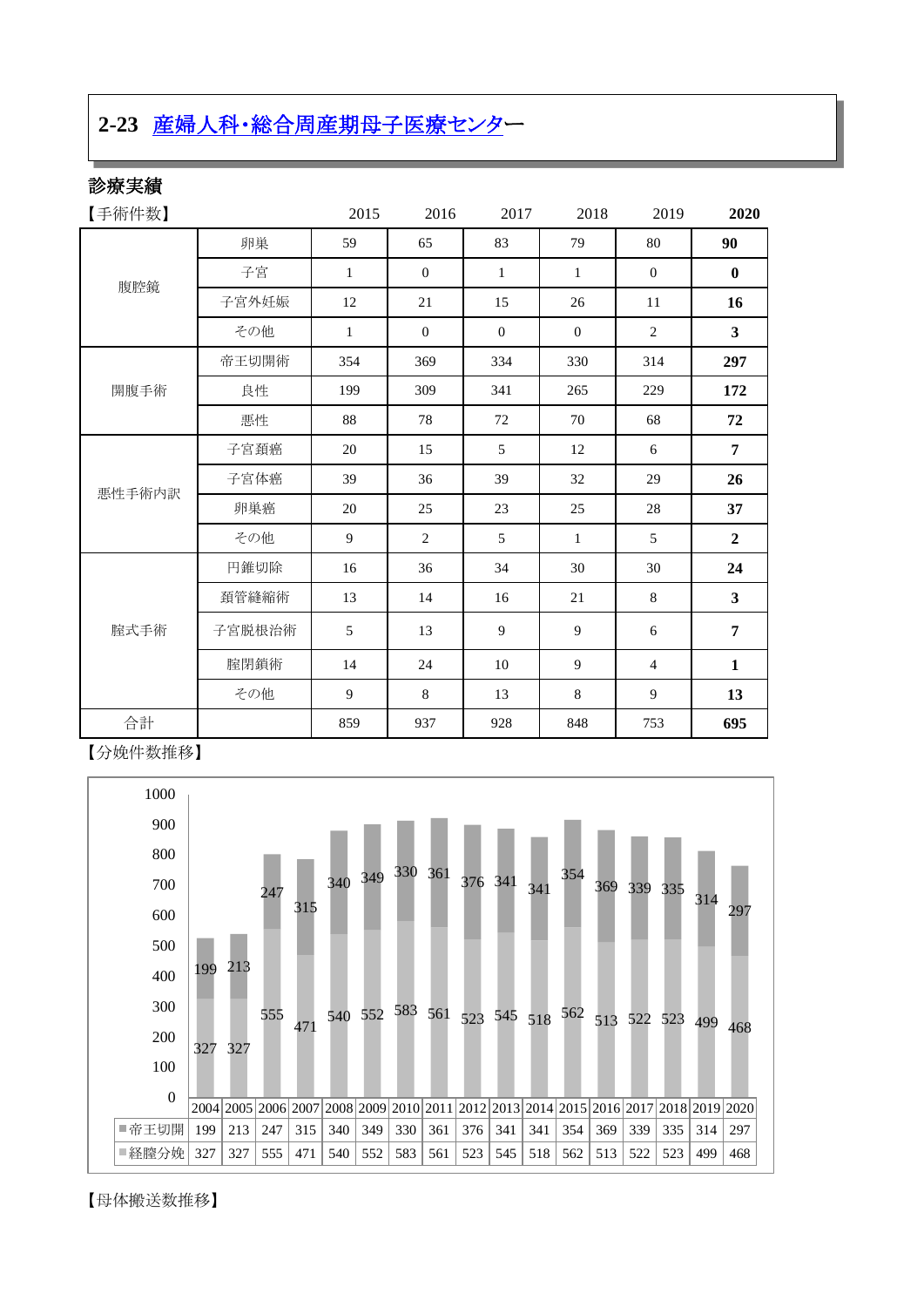

#### 研究活動

#### 原著(英文)

1. Kobayashi T, Tanaka T, Kawata M, Oguma K, Ito S, Matsuzawa N, Murase Y, Yata S, Tanaka S, Kaneda H: Intrauterine gauze or balloon tamponade for the management of postpartum hemorrhage due to uterine atony during maternal transportation. Hypertensioon research in pregnancy. 2020; 8: 57-60

#### 原著(和文)

1. 卵巣温存した若年子宮腺肉腫の1例 柳原康穂, 金田容秀, 小熊響子, 小林徹, 伊藤早紀, 松澤奈々, 鵜野しほり, 村瀬佳子, 田中里美, 矢田昌太郎, 田中利隆, 三橋直樹 静岡産科婦人科学会雑誌, 2020; 9: 15-21

#### 学会発表(国内)

1. A case of perinatal lethal hypophosphatasia which was prenatally suspected and treated with enzyme-replacement therapy after birth Department of Obstetrics and Gynecology, Juntendo University Shizuoka Hospital Tanaka Toshitaka, Tanaka Satomi, Masaoka Ryu, Kawata Misato, Oguma Kyoko, Ito Saki, Kobayashi Toru, Matsuzawa Nana, Murase Yoshiko, Yata Shotaro, Kaneda Hiroshi

第 72 回日本産科婦人科学会学術講演会 Web 開催 2020.4.23~28

2. Analysis of gynecological tumors in adolescent and young adult generation and iatrogenic menopause Department of Obstetrics and Gynecology, Juntendo University Shizuoka Hospital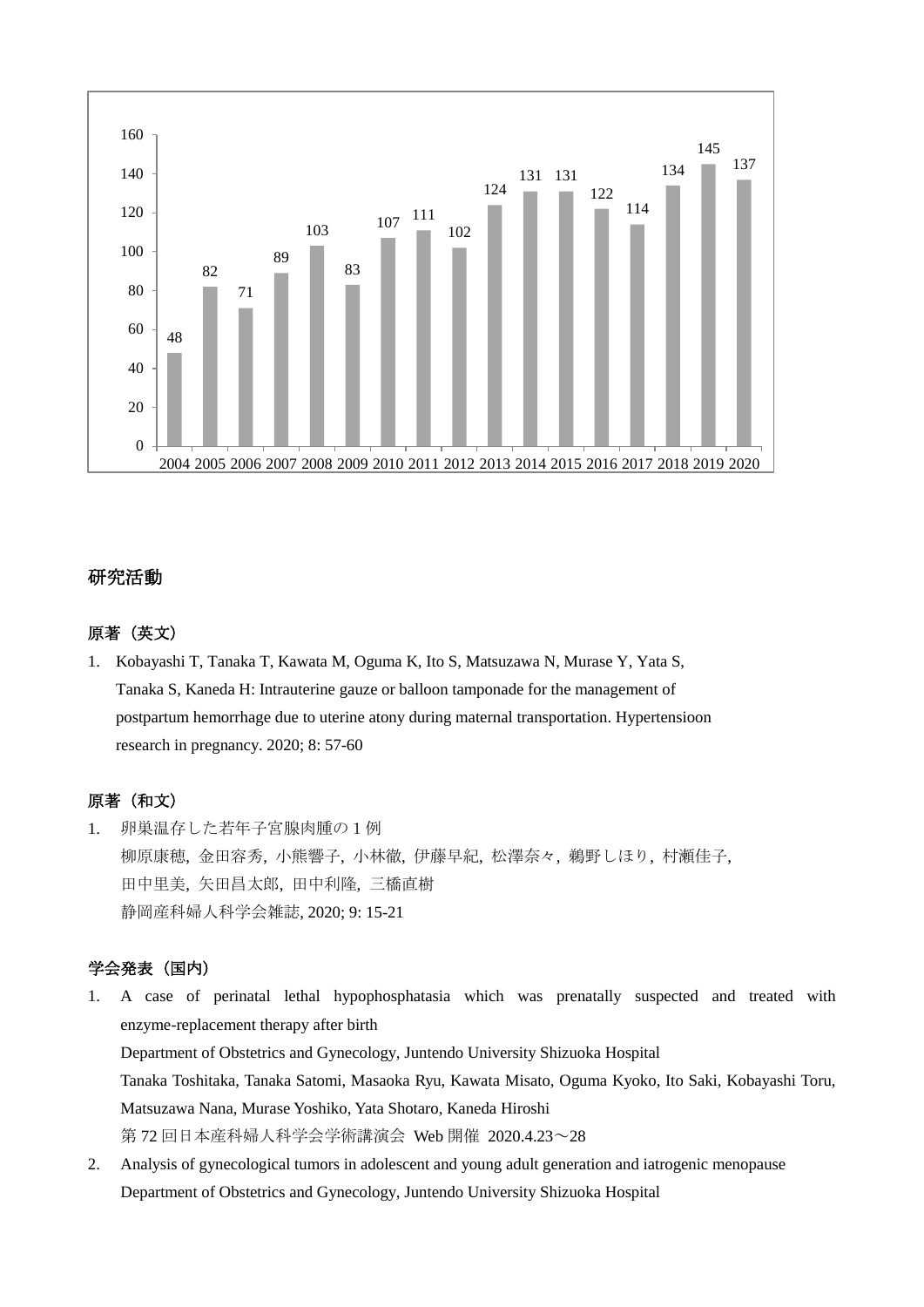Kaneda Hiroshi, Masaoka Ryu, Kawata Misato, Oguma Kyoko, Ito Saki, Kobayashi Toru, Matsuzawa Nana, Murase Yoshiko, Tanaka Satomi, Yata Shotaro, Tanaka Toshitaka 第 72 回日本産科婦人科学会学術講演会 Web 開催 2020.4.23~28

- 3. Utero-vaginal packing with gauze for control severe postpartum hemorrhage during maternal transport Department of Obstetrics and Gynecology, Juntendo University Shizuoka Hospital Kobayashi Toru, Tanaka Satomi, Masaoka Ryu, Kawata Misato, Oguma Kyoko, Ito Saki, Kobayashi Toru, Matsuzawa Nana, Murase Yoshiko, Yata Shotaro, Kaneda Hiroshi, Tanaka Toshitaka 第 72 回日本産科婦人科学会学術講演会 Web 開催 2020.4.23~28
- 4. 低用量ピル内服中止後に腹腔内出血を来した子宮内膜症の一例 順天堂大学医学部附属静岡病院 産婦人科 小熊響子、松澤奈々、正岡龍、川田美里、伊藤早紀、小林徹、村瀬佳子、田中里美、矢田昌太郎、 金田容秀、田中利隆 第 72 回日本産科婦人科学会学術講演会 Web 開催 2020.4.23~28
- 5. 妊娠中に診断・治療した直腸癌の一例 順天堂大学医学部附属静岡病院 産婦人科 正岡龍、田中里美、川田美里、小熊響子、小林徹、伊藤早紀、松澤奈々、村瀬佳子、矢田昌太郎、 金田容秀、田中利隆 第 139 回関東連合産科婦人科学会学術集会 Web 開催 2019.6.23
- 6. 当院における過去 4 年間の 18trisomy 9 症例の転帰と生存例の検討 順天堂大学医学部附属静岡病院 産婦人科 牧野祐也、田中利隆 第 61 回日本母性衛生学会総会・学術集会 浜松 2020.10.9
- 7. 切迫早産の周産期管理 順天堂大学医学部附属静岡病院 産婦人科 矢田昌太郎、田中利隆 第 43 回静岡県東部周産期研究会 Web 開催 2020.11.26
- 8. 院外発生した心肺停止妊婦の一例 順天堂大学医学部附属静岡病院 産婦人科 川田美里、田中里美、瀬川将史、牧野祐也、加藤雅也、伊藤早紀、保田歩、石田ゆり、村瀬佳子、 矢田昌太郎、金田容秀、田中利隆 第 140 回関東連合産科婦人科学会学術集会 Web 開催 2020.11.12~11.18
- 9. 当院における子宮仮性動脈瘤の検討 順天堂大学医学部附属静岡病院 産婦人科 瀬川将史、田中里美、牧野祐也、加藤雅也、伊藤早紀、保田歩、石田ゆり、村瀬佳子、矢田昌太郎、 金田容秀、田中利隆 令和 2 年度静岡産科婦人科学会秋季学術集会 静岡 2020.11.8 10. 周産期における COVID-19 感染症対策の現状と課題
- 順天堂大学医学部附属静岡病院 産婦人科 保田歩、田中利隆 第 44 回静岡県東部周産期研究会 Web 開催 2021.3.4